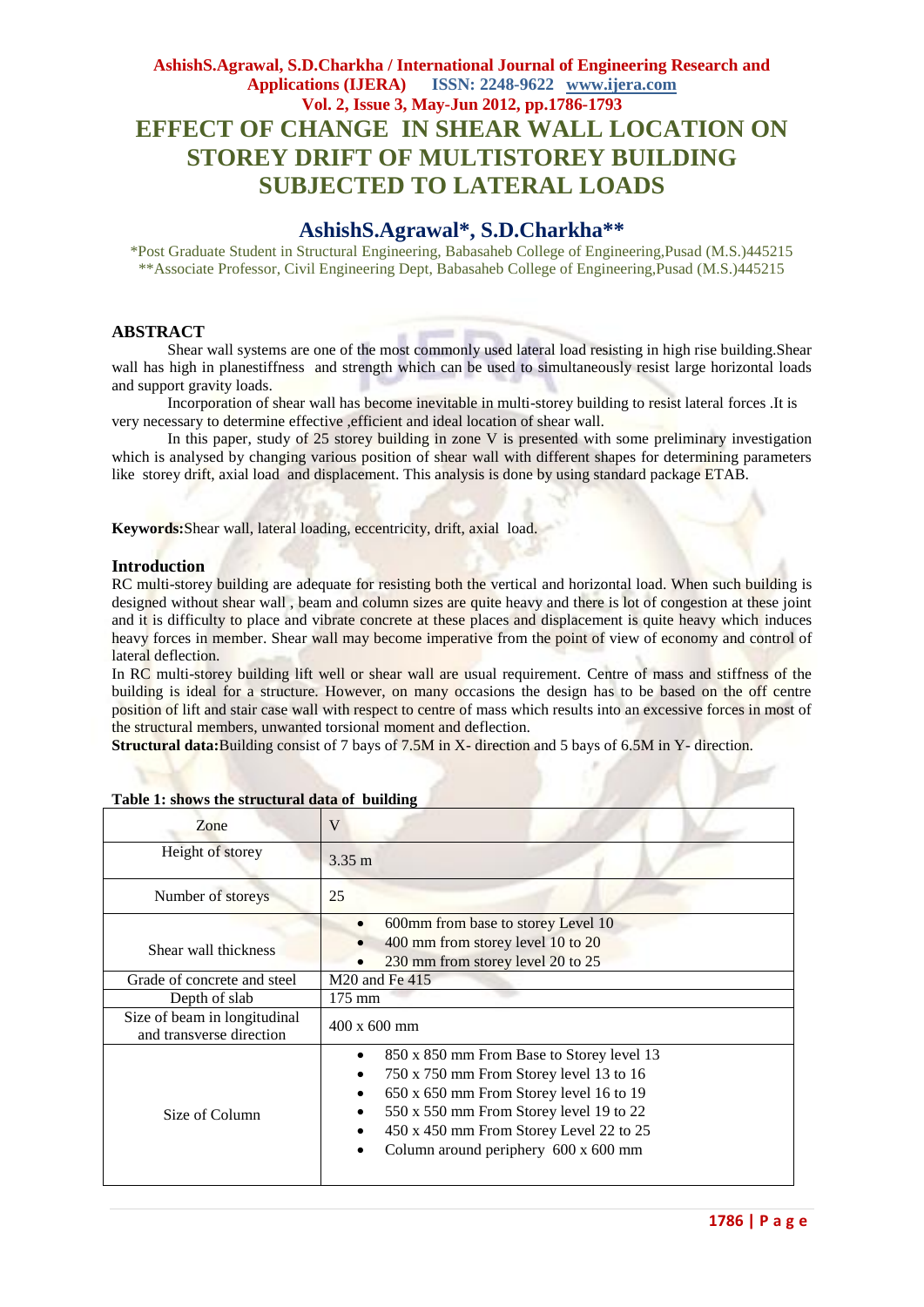## **Gravity Loading:**

Gravity loading consists of dead load due to structural self-weight. Live load is considered as 3 KN per Square meter.

## **Lateral Loading:**

Lateral loading consist of earthquake loading which has been calculated by program and it has been applied to the mass centre of the building.

# **Period Calculation**: Users defined**Response Reduction factor (R)** : 5

**Results and Discussion:**Results obtained from the analysis are recorded in tabular form for the five cases of the building separately for comparison of base shear and displacement.

Case no. 1 without shear wall

Case no. 2 When Shear wall (Lift core) is placed at centre of building

Case no.3 When Shear wall (lift core) placed at centre and four shear wall placed at outer edge symmetrically parallel to Y direction.

Case no. 4 When Shear wall (Lift core) islocated 7.5m from the centroid in X-direction

Case no. 5 When Shear wall (Lift core) islocated 7.5m from the centroid in X-direction and four Shear wall placed at outer edge symmetrically parallel to Y direction.

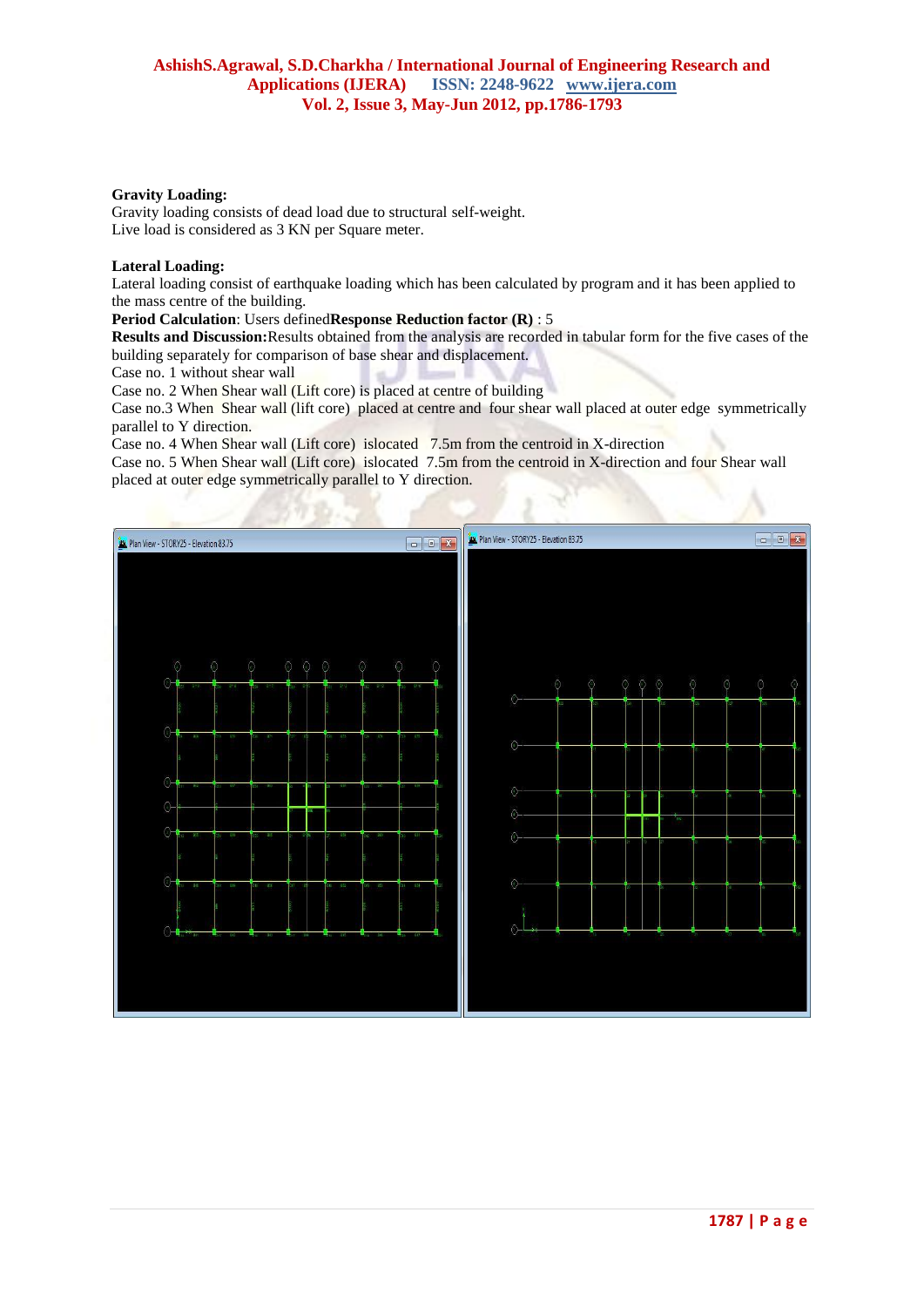# **AshishS.Agrawal, S.D.Charkha / International Journal of Engineering Research and Applications (IJERA) ISSN: 2248-9622 www.ijera.com Vol. 2, Issue 3, May-Jun 2012, pp.1786-1793**



# PLAN SHOWING POSITION OF SHEAR WALL

**SALES** 

# **Table 2: Case no. 01**

| Displacement and storey drift without Shear wall when force in X direction and Y direction |          |          |          |          |  |  |  |
|--------------------------------------------------------------------------------------------|----------|----------|----------|----------|--|--|--|
| <b>STOREY</b>                                                                              | DISP-X   | DRIFT-X  | DISP-Y   | DRIFT-Y  |  |  |  |
| STOREY <sub>25</sub>                                                                       | 0.142338 | 0.000483 | 0.140327 | 0.000627 |  |  |  |
| STOREY24                                                                                   | 0.140954 | 0.000756 | 0.138458 | 0.000892 |  |  |  |
| STOREY23                                                                                   | 0.138871 | 0.001030 | 0.135916 | 0.001155 |  |  |  |
| STOREY22                                                                                   | 0.136083 | 0.001158 | 0.132701 | 0.001257 |  |  |  |
| STOREY <sub>21</sub>                                                                       | 0.132956 | 0.001362 | 0.129225 | 0.001447 |  |  |  |
| STOREY20                                                                                   | 0.129277 | 0.001547 | 0.125240 | 0.001617 |  |  |  |
| STOREY19                                                                                   | 0.125073 | 0.001583 | 0.120782 | 0.001628 |  |  |  |
| STOREY18                                                                                   | 0.120719 | 0.001708 | 0.116250 | 0.001739 |  |  |  |
| STOREY17                                                                                   | 0.115956 | 0.001822 | 0.111357 | 0.001839 |  |  |  |
| STOREY16                                                                                   | 0.110780 | 0.001826 | 0.106103 | 0.001823 |  |  |  |
| STOREY15                                                                                   | 0.105481 | 0.001904 | 0.100794 | 0.001889 |  |  |  |
| STOREY14                                                                                   | 0.099837 | 0.001981 | 0.095185 | 0.001953 |  |  |  |
| STOREY13                                                                                   | 0.093819 | 0.001990 | 0.089255 | 0.001945 |  |  |  |
| STOREY12                                                                                   | 0.087641 | 0.002057 | 0.083224 | 0.001999 |  |  |  |
| STOREY11                                                                                   | 0.081140 | 0.002126 | 0.076916 | 0.002055 |  |  |  |
| STOREY10                                                                                   | 0.074306 | 0.002200 | 0.070322 | 0.002115 |  |  |  |
| STOREY9                                                                                    | 0.067139 | 0.002276 | 0.063443 | 0.002177 |  |  |  |
| STOREY8                                                                                    | 0.059648 | 0.002352 | 0.056289 | 0.002238 |  |  |  |
| STOREY7                                                                                    | 0.051850 | 0.002424 | 0.048876 | 0.002296 |  |  |  |
| STOREY6                                                                                    | 0.043775 | 0.002486 | 0.041231 | 0.002345 |  |  |  |
| STOREY5                                                                                    | 0.035470 | 0.002527 | 0.033399 | 0.002377 |  |  |  |
| STOREY4                                                                                    | 0.027012 | 0.002526 | 0.025447 | 0.002371 |  |  |  |
| STOREY3                                                                                    | 0.018553 | 0.002426 | 0.017508 | 0.002278 |  |  |  |
| STOREY <sub>2</sub>                                                                        | 0.010426 | 0.002074 | 0.009877 | 0.001957 |  |  |  |
| STOREY1                                                                                    | 0.003480 | 0.001039 | 0.003322 | 0.000992 |  |  |  |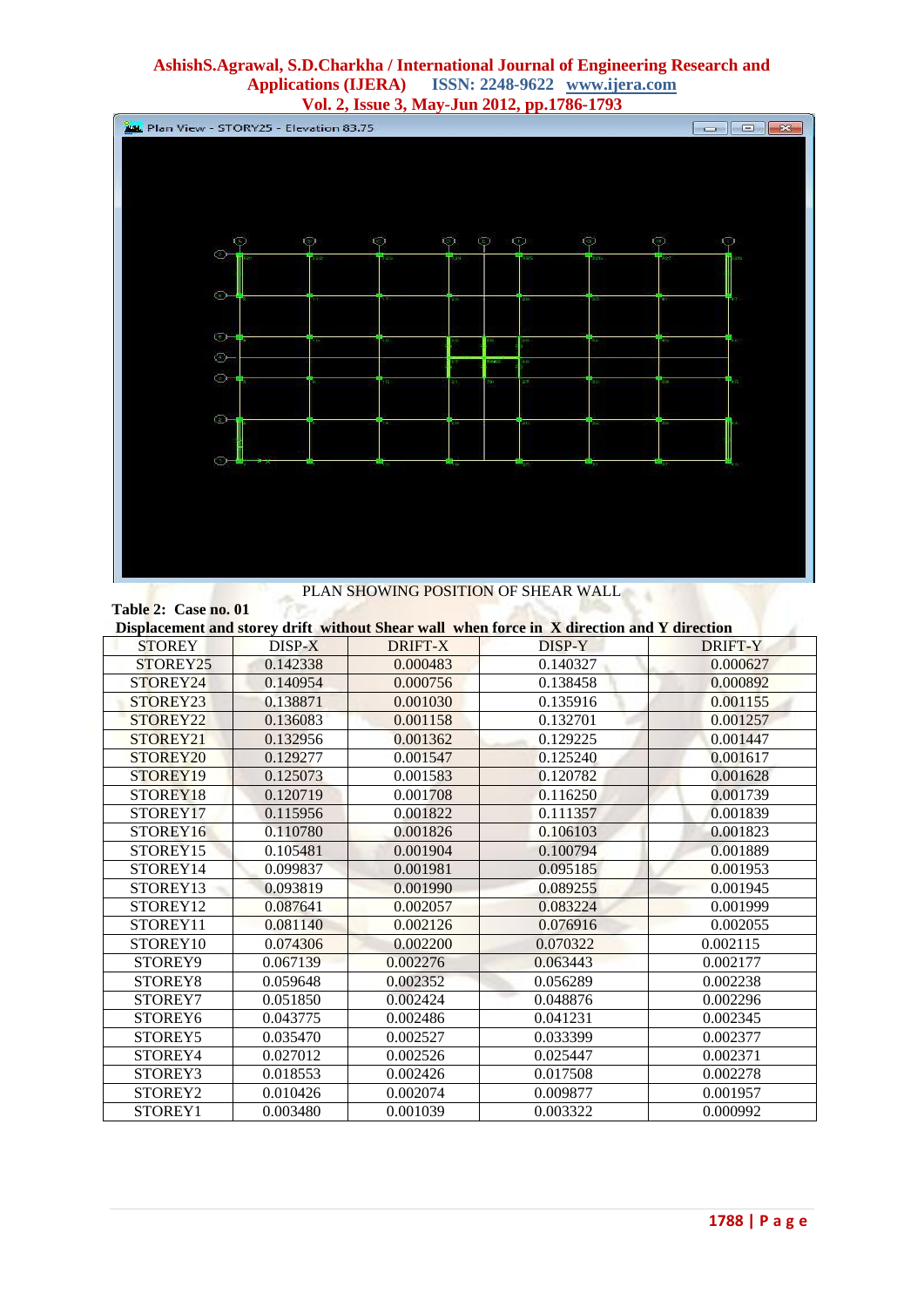# **AshishS.Agrawal, S.D.Charkha / International Journal of Engineering Research and Applications (IJERA) ISSN: 2248-9622 www.ijera.com Vol. 2, Issue 3, May-Jun 2012, pp.1786-1793 Table 3: Case no. 02**

**Displacement and storey drift when Shear wall (lift core) placed at centre and force in X direction and Y direction**

| <b>STOREY</b>       | DISP-X   | DRIFT-X  | DISP-Y   | <b>DRIFT-Y</b> |
|---------------------|----------|----------|----------|----------------|
| STOREY25            | 0.070590 | 0.000887 | 0.098274 | 0.001046       |
| STOREY24            | 0.067875 | 0.000979 | 0.095214 | 0.001115       |
| STOREY23            | 0.064929 | 0.001032 | 0.091992 | 0.001190       |
| STOREY22            | 0.061869 | 0.001049 | 0.088581 | 0.001253       |
| STOREY21            | 0.058780 | 0.001091 | 0.084991 | 0.001329       |
| STOREY20            | 0.055574 | 0.001090 | 0.081161 | 0.001378       |
| STOREY19            | 0.052328 | 0.001083 | 0.077151 | 0.001405       |
| STOREY18            | 0.049092 | 0.001093 | 0.073040 | 0.001435       |
| STOREY17            | 0.045811 | 0.001097 | 0.068799 | 0.001459       |
| STOREY16            | 0.042494 | 0.001078 | 0.064430 | 0.001468       |
| STOREY15            | 0.039196 | 0.001073 | 0.059961 | 0.001483       |
| STOREY14            | 0.035872 | 0.001063 | 0.055371 | 0.001495       |
| STOREY13            | 0.032530 | 0.001038 | 0.050662 | 0.001496       |
| STOREY12            | 0.029221 | 0.001024 | 0.045875 | 0.001502       |
| STOREY11            | 0.025913 | 0.000998 | 0.040999 | 0.001500       |
| STOREY10            | 0.022652 | 0.000949 | 0.036074 | 0.001483       |
| STOREY9             | 0.019531 | 0.000919 | 0.031166 | 0.001463       |
| STOREY8             | 0.016495 | 0.000884 | 0.026306 | 0.001427       |
| STOREY7             | 0.013563 | 0.000838 | 0.021552 | 0.001369       |
| STOREY <sub>6</sub> | 0.010774 | 0.000780 | 0.016981 | 0.001285       |
| STOREY5             | 0.008173 | 0.000708 | 0.012684 | 0.001169       |
| STOREY4             | 0.005809 | 0.000619 | 0.008772 | 0.001014       |
| STOREY3             | 0.003739 | 0.000512 | 0.005378 | 0.000812       |
| STOREY <sub>2</sub> | 0.002026 | 0.000390 | 0.002660 | 0.000556       |
| STOREY1             | 0.000719 | 0.000215 | 0.000798 | 0.000238       |

#### **Table 4: Case no. 03**

**Displacement and drift When Shear wall (lift core) placed at centre and four shear wall placed at outer edge symmetrically parallel to Y direction and force in X direction and Y direction.**

| <b>STOREY</b> | DISP-X   | DRIFT-X  | DISP-Y   | <b>DRIFT-Y</b> |
|---------------|----------|----------|----------|----------------|
| STOREY25      | 0.072441 | 0.000894 | 0.070572 | 0.000985       |
| STOREY24      | 0.069712 | 0.000981 | 0.067538 | 0.001003       |
| STOREY23      | 0.066771 | 0.001038 | 0.064473 | 0.001022       |
| STOREY22      | 0.063702 | 0.001061 | 0.061374 | 0.001037       |
| STOREY21      | 0.060590 | 0.001104 | 0.058247 | 0.001054       |
| STOREY20      | 0.057350 | 0.001108 | 0.055075 | 0.001065       |
| STOREY19      | 0.054055 | 0.001104 | 0.051869 | 0.001069       |
| STOREY18      | 0.050761 | 0.001116 | 0.048643 | 0.001072       |
| STOREY17      | 0.047415 | 0.001122 | 0.045391 | 0.001071       |
| STOREY16      | 0.044022 | 0.001105 | 0.042116 | 0.001064       |
| STOREY15      | 0.040640 | 0.001102 | 0.038829 | 0.001057       |
| STOREY14      | 0.037224 | 0.001094 | 0.035526 | 0.001048       |
| STOREY13      | 0.033782 | 0.001071 | 0.032212 | 0.001033       |
| STOREY12      | 0.030366 | 0.001058 | 0.028904 | 0.001019       |
| STOREY11      | 0.026946 | 0.001033 | 0.025605 | 0.001000       |
| STOREY10      | 0.023569 | 0.000984 | 0.022335 | 0.000975       |
| STOREY9       | 0.020331 | 0.000953 | 0.019125 | 0.000946       |
| STOREY8       | 0.017178 | 0.000918 | 0.015993 | 0.000907       |
| STOREY7       | 0.014131 | 0.000872 | 0.012976 | 0.000856       |
|               |          |          |          |                |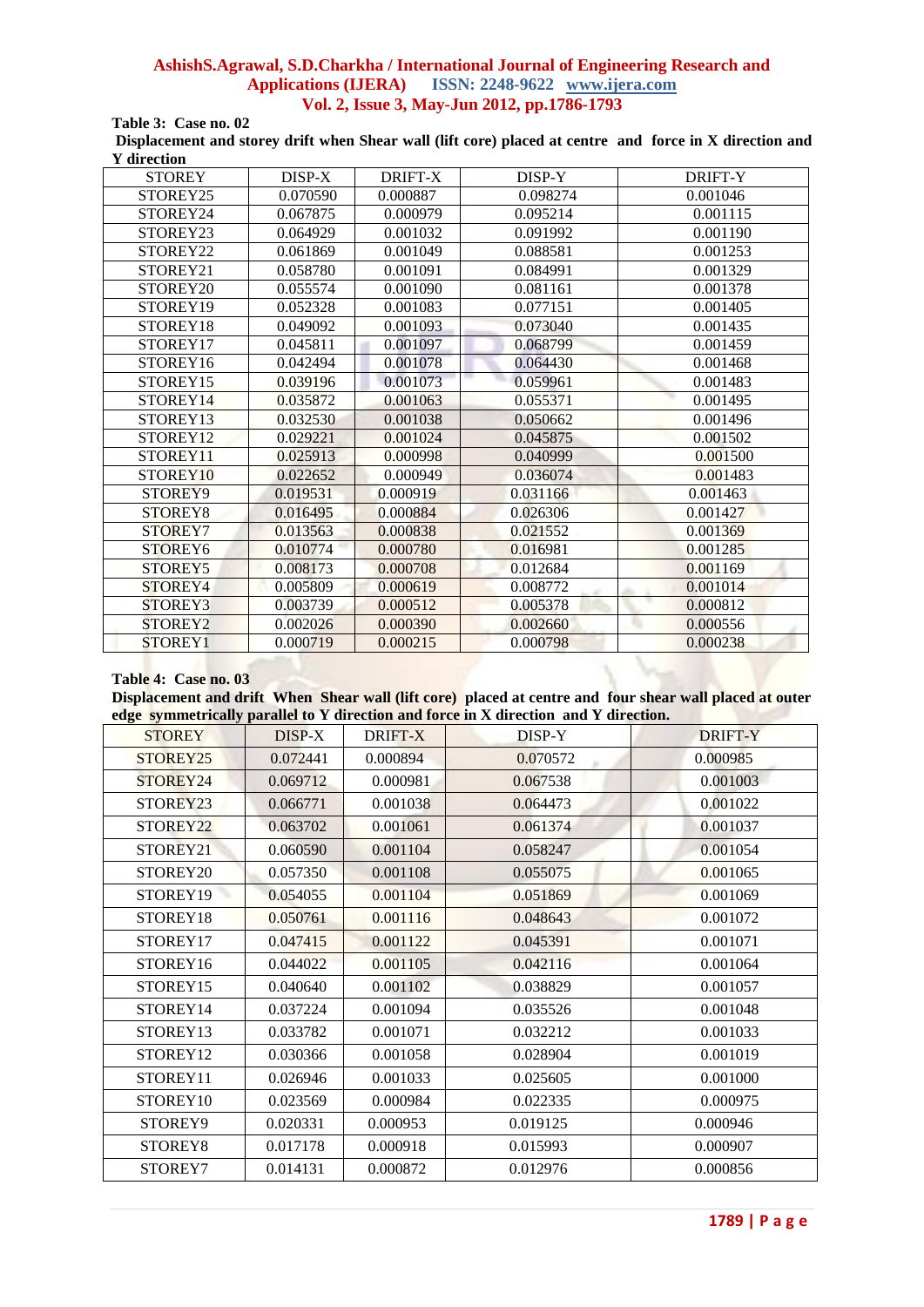# **AshishS.Agrawal, S.D.Charkha / International Journal of Engineering Research and Applications (IJERA) ISSN: 2248-9622 www.ijera.com Vol. 2, Issue 3, May-Jun 2012, pp.1786-1793**

| STOREY <sub>6</sub> | 0.011230 | 0.000812 | 0.010122 | 0.000790 |
|---------------------|----------|----------|----------|----------|
| STOREY5             | 0.008521 | 0.000738 | 0.007482 | 0.000707 |
| STOREY4             | 0.006058 | 0.000646 | 0.005119 | 0.000602 |
| STOREY3             | 0.003899 | 0.000534 | 0.003105 | 0.000474 |
| STOREY <sub>2</sub> | 0.002111 | 0.000408 | 0.001519 | 0.000319 |
| STOREY <sub>1</sub> | 0.000745 | 0.000222 | 0.000451 | 0.000135 |

## **Table 5: Case no. 04**

**Displacement and storey drift When Shear wall (Lift core) is located 7.5m from the centroid in Xdirection and force in X direction**

| <b>STOREY</b>        | $DISP-X$                    | DRIFT-X  |
|----------------------|-----------------------------|----------|
| STOREY25             | 0.070631                    | 0.000896 |
| STOREY24             | 0.067886                    | 0.000978 |
| STOREY23             | 0.064944                    | 0.001031 |
| STOREY22             | 0.061884                    | 0.001049 |
| STOREY21             | 0.058796                    | 0.001091 |
| STOREY <sub>20</sub> | 0.055589                    | 0.001090 |
| STOREY19             | 0.052342                    | 0.001083 |
| STOREY18             | 0.049104                    | 0.001094 |
| STOREY17             | 0.045823                    | 0.001097 |
| STOREY16             | 0.042504                    | 0.001078 |
| STOREY15             | 0.039205                    | 0.001074 |
| STOREY14             | 0.035880<br>$\mathbf{h}$ of | 0.001064 |
| STOREY13             | 0.032537                    | 0.001039 |
| STOREY12             | 0.029226                    | 0.001024 |
| STOREY11             | 0.025918                    | 0.000998 |
| STOREY10             | 0.022656                    | 0.000949 |
| STOREY9              | 0.019534                    | 0.000919 |
| STOREY8              | 0.016497                    | 0.000884 |
| STOREY7              | 0.013565                    | 0.000838 |
| STOREY6              | 0.010775                    | 0.000780 |
| STOREY5              | 0.008174                    | 0.000708 |
| STOREY4              | 0.005809                    | 0.000620 |
| STOREY3              | 0.003739                    | 0.000512 |
| STOREY2              | 0.002026                    | 0.000390 |
| STOREY1              | 0.000719                    | 0.000215 |

# **Table 6: Case no. 04**

**Displacement and storey drift at left and right edge When Shear wall (Lift core) is located 7.5m from the centroid in X-direction and force in Y direction**

| <b>STOREY</b> | DISP-X   | DISP-Y   | DRIFT-X  | <b>DRIFT-Y</b> | DISP-Y   | DRIFT-Y  |
|---------------|----------|----------|----------|----------------|----------|----------|
| STOREY25      | 0.053160 | 0.141102 | 0.000261 | 0.001398       | 0.116146 | 0.000774 |
| STOREY24      | 0.052525 | 0.137231 | 0.000326 | 0.001498       | 0.114315 | 0.000892 |
| STOREY23      | 0.051686 | 0.133089 | 0.000403 | 0.001612       | 0.112078 | 0.001030 |
| STOREY22      | 0.050629 | 0.128628 | 0.000474 | 0.001733       | 0.109407 | 0.001115 |
| STOREY21      | 0.049383 | 0.123826 | 0.000544 | 0.001853       | 0.106447 | 0.001244 |
| STOREY20      | 0.047940 | 0.118652 | 0.000601 | 0.001935       | 0.103090 | 0.001353 |
| STOREY19      | 0.046328 | 0.113198 | 0.000639 | 0.001996       | 0.099386 | 0.001391 |
| STOREY18      | 0.044606 | 0.107545 | 0.000680 | 0.002048       | 0.095521 | 0.001470 |
| STOREY17      | 0.042749 | 0.101687 | 0.000716 | 0.002090       | 0.091374 | 0.001541 |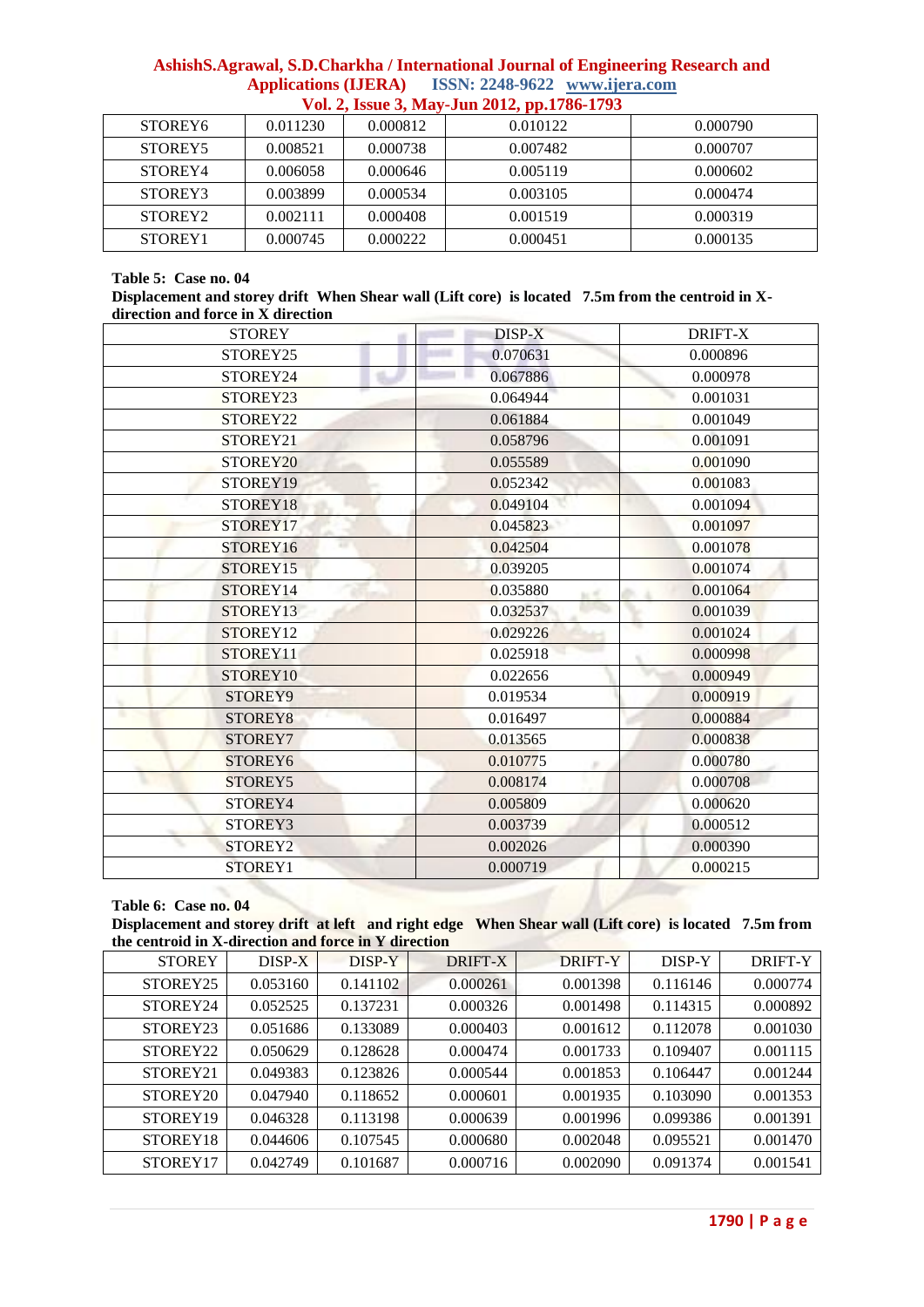|                     | Vol. 2, Issue 3, May-Jun 2012, pp.1786-1793 |          |          |          |          |          |  |  |
|---------------------|---------------------------------------------|----------|----------|----------|----------|----------|--|--|
| STOREY16            | 0.040760                                    | 0.095630 | 0.000732 | 0.002114 | 0.086948 | 0.001555 |  |  |
| STOREY15            | 0.038689                                    | 0.089403 | 0.000755 | 0.002137 | 0.082391 | 0.001608 |  |  |
| STOREY14            | 0.036503                                    | 0.082992 | 0.000776 | 0.002155 | 0.077587 | 0.001659 |  |  |
| STOREY13            | 0.034198                                    | 0.076402 | 0.000784 | 0.002160 | 0.072530 | 0.001669 |  |  |
| STOREY12            | 0.031814                                    | 0.069672 | 0.00080z | 0.002169 | 0.067346 | 0.001712 |  |  |
| STOREY11            | 0.029319                                    | 0.062798 | 0.000820 | 0.002170 | 0.061940 | 0.001752 |  |  |
| STOREY10            | 0.026717                                    | 0.055819 | 0.000835 | 0.002152 | 0.056326 | 0.001786 |  |  |
| STOREY9             | 0.024024                                    | 0.048826 | 0.000854 | 0.002137 | 0.050535 | 0.001822 |  |  |
| STOREY8             | 0.021236                                    | 0.041843 | 0.000874 | 0.002105 | 0.044573 | 0.001857 |  |  |
| STOREY7             | 0.018359                                    | 0.034933 | 0.000892 | 0.002049 | 0.038455 | 0.001885 |  |  |
| STOREY <sub>6</sub> | 0.015406                                    | 0.028184 | 0.000903 | 0.001962 | 0.032212 | 0.001901 |  |  |
| STOREY5             | 0.012402                                    | 0.021705 | 0.000905 | 0.001836 | 0.025892 | 0.001896 |  |  |
| STOREY4             | 0.009385                                    | 0.015629 | 0.000888 | 0.001661 | 0.019568 | 0.001855 |  |  |
| STOREY3             | 0.006417                                    | 0.010118 | 0.000836 | 0.001421 | 0.013368 | 0.001745 |  |  |
| STOREY2             | 0.003619                                    | 0.005385 | 0.000710 | 0.001084 | 0.007531 | 0.001479 |  |  |
| STOREY1             | 0.001241                                    | 0.001760 | 0.000370 | 0.000525 | 0.002576 | 0.000769 |  |  |

# **AshishS.Agrawal, S.D.Charkha / International Journal of Engineering Research and Applications (IJERA) ISSN: 2248-9622 www.ijera.com**

# **Table 7: Case no. 05**

Displacement and storey drift When Shear wall (Lift core) is located 7.5m from the centroid in X**direction and four shear wall placed at outer edge symmetrically parallel to Y direction and force in X direction.**

| <b>STOREY</b>        | DISP-X   | <b>DRIFT-X</b> |
|----------------------|----------|----------------|
| STOREY <sub>25</sub> | 0.072453 | 0.000894       |
| STOREY24             | 0.069723 | 0.000981       |
| STOREY23             | 0.066782 | 0.001038       |
| STOREY22             | 0.063713 | 0.001061       |
| STOREY21             | 0.060600 | 0.001105       |
| STOREY20             | 0.057359 | 0.001108       |
| STOREY19             | 0.054064 | 0.001104       |
| STOREY18             | 0.050769 | 0.001116       |
| STOREY17             | 0.047422 | 0.001122       |
| STOREY16             | 0.044028 | 0.001105       |
| STOREY15             | 0.040646 | 0.001102       |
| STOREY14             | 0.037229 | 0.001095       |
| STOREY13             | 0.033787 | 0.001071       |
| STOREY12             | 0.030369 | 0.001058       |
| STOREY11             | 0.026949 | 0.001033       |
| STOREY10             | 0.023571 | 0.000984       |
| STOREY9              | 0.020332 | 0.000954       |
| STOREY8              | 0.017179 | 0.000918       |
| STOREY7              | 0.014132 | 0.000872       |
| STOREY6              | 0.011230 | 0.000812       |
| STOREY5              | 0.008522 | 0.000738       |
| STOREY4              | 0.006058 | 0.000646       |
| STOREY3              | 0.003899 | 0.000534       |
| STOREY2              | 0.002111 | 0.000408       |
| STOREY1              | 0.000745 | 0.000222       |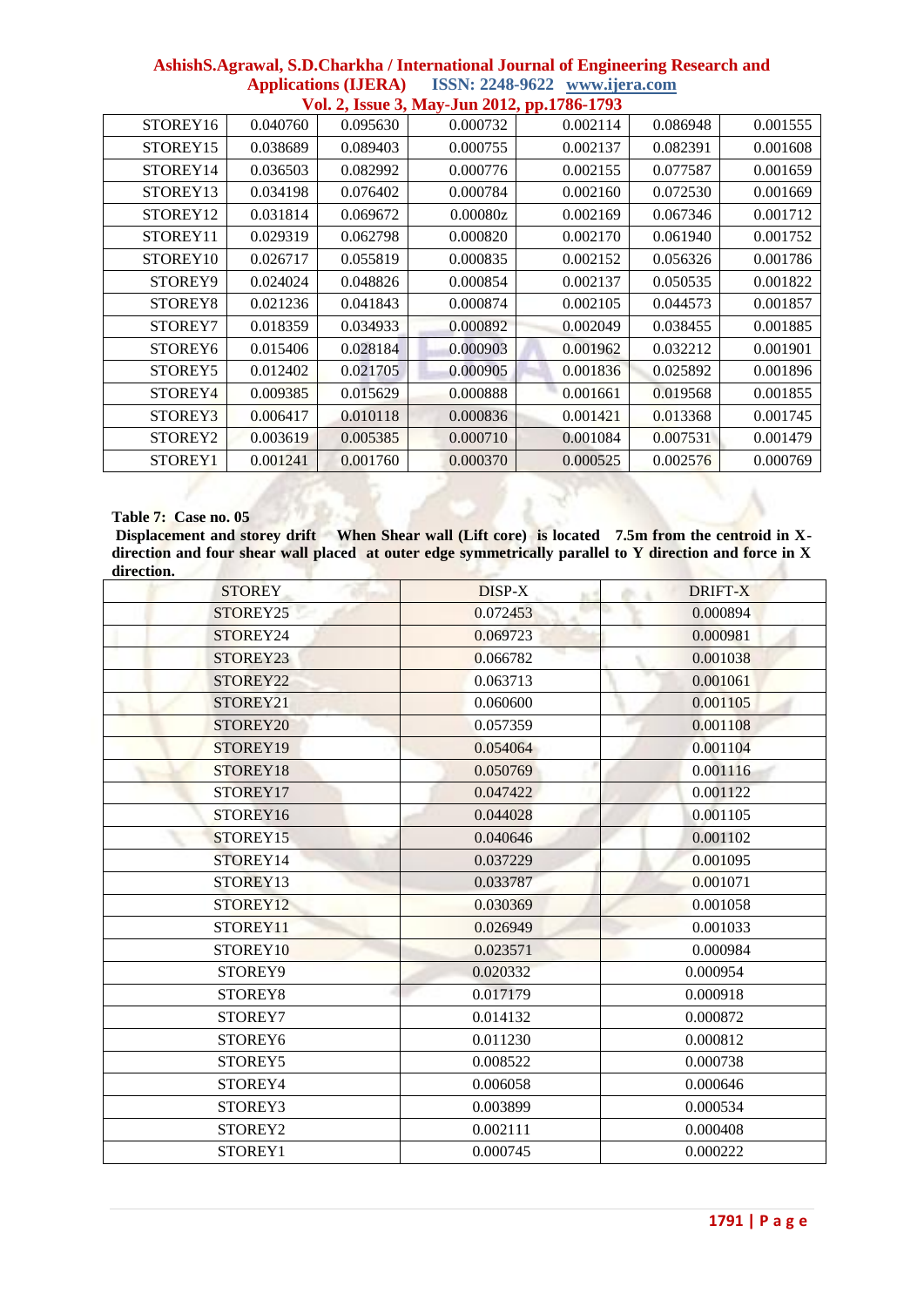# **AshishS.Agrawal, S.D.Charkha / International Journal of Engineering Research and Applications (IJERA) ISSN: 2248-9622 www.ijera.com Vol. 2, Issue 3, May-Jun 2012, pp.1786-1793**

**Table 8: Case no. 05**

**Displacement and storey drift at left and right edge When Shear wall (Lift core) is located 7.5m from the centroid in X-direction and four shear wall placed at outer edge symmetrically parallel to Y direction and force in Y direction**.

| <b>STOREY</b>       | DISP-X   | DISP-Y   | DRIFT-X  | DRIFT-Y  | DISP-Y   | <b>DRIFT-Y</b> |
|---------------------|----------|----------|----------|----------|----------|----------------|
| STOREY25            | 0.017890 | 0.062581 | 0.000245 | 0.000877 | 0.091619 | 0.001262       |
| STOREY24            | 0.017145 | 0.059859 | 0.000250 | 0.000893 | 0.087751 | 0.001286       |
| STOREY23            | 0.016393 | 0.057109 | 0.000255 | 0.000909 | 0.083844 | 0.001311       |
| STOREY22            | 0.015634 | 0.054328 | 0.000259 | 0.000923 | 0.079894 | 0.001330       |
| STOREY21            | 0.014869 | 0.051518 | 0.000263 | 0.000938 | 0.075910 | 0.001353       |
| STOREY20            | 0.014094 | 0.048666 | 0.000267 | 0.000947 | 0.071870 | 0.001369       |
| STOREY19            | 0.013310 | 0.045782 | 0.000268 | 0.000951 | 0.067782 | 0.001375       |
| STOREY18            | 0.012520 | 0.042881 | 0.000269 | 0.000954 | 0.063665 | 0.001381       |
| STOREY17            | 0.011721 | 0.039959 | 0.000270 | 0.000953 | 0.059507 | 0.001382       |
| STOREY16            | 0.010914 | 0.037018 | 0.000268 | 0.000947 | 0.055311 | 0.001374       |
| STOREY15            | 0.010101 | 0.034069 | 0.000267 | 0.000940 | 0.051093 | 0.001368       |
| STOREY14            | 0.009281 | 0.031111 | 0.000265 | 0.000931 | 0.046844 | 0.001358       |
| STOREY13            | 0.008454 | 0.028149 | 0.000263 | 0.000917 | 0.042570 | 0.001342       |
| STOREY12            | 0.007624 | 0.025200 | 0.000260 | 0.000902 | 0.038291 | 0.001327       |
| STOREY11            | 0.006790 | 0.022269 | 0.000257 | 0.000882 | 0.034008 | 0.001307       |
| STOREY10            | 0.005957 | 0.019375 | 0.000253 | 0.000857 | 0.029747 | 0.001280       |
| STOREY9             | 0.005130 | 0.016547 | 0.000247 | 0.000829 | 0.025541 | 0.001246       |
| STOREY8             | 0.004315 | 0.013799 | 0.000239 | 0.000792 | 0.021420 | 0.001200       |
| STOREY7             | 0.003524 | 0.011163 | 0.000227 | 0.000745 | 0.017435 | 0.001137       |
| STOREY <sub>6</sub> | 0.002769 | 0.008680 | 0.000211 | 0.000684 | 0.013647 | 0.001054       |
| STOREY5             | 0.002063 | 0.006393 | 0.000191 | 0.000609 | 0.010128 | 0.000947       |
| STOREY4             | 0.001426 | 0.004356 | 0.000164 | 0.000516 | 0.006963 | 0.000811       |
| STOREY3             | 0.000876 | 0.002628 | 0.000131 | 0.000404 | 0.004250 | 0.000642       |
| STOREY2             | 0.000438 | 0.001276 | 0.000091 | 0.000269 | 0.002100 | 0.000438       |
| STOREY1             | 0.000135 | 0.000374 | 0.000040 | 0.000112 | 0.000633 | 0.0001         |

**Table no. 9 Axial forces in column Due to only lateral load on building applied in Y Direction. 1)Without Shear Wall** 

| Axial forces in line D-D |         |                   | Axial forces in line A-A |            |
|--------------------------|---------|-------------------|--------------------------|------------|
| Line No.                 | Top row | <b>Bottom</b> row | Top row                  | Bottom row |
|                          | 3.83    | 1296.14           | 3.34                     | 1231       |
|                          | 11.22   | 384.92            | 12.02                    | 207.31     |
|                          | 0.49    | 48.40             | 1.33                     | 39         |
|                          | 0.49    | 48.4              | 1.33                     | 39         |
|                          | 11.22   | 384.92            | 12.02                    | 207.31     |
|                          | 3.83    | 1296.14           | 3.34                     | 1231       |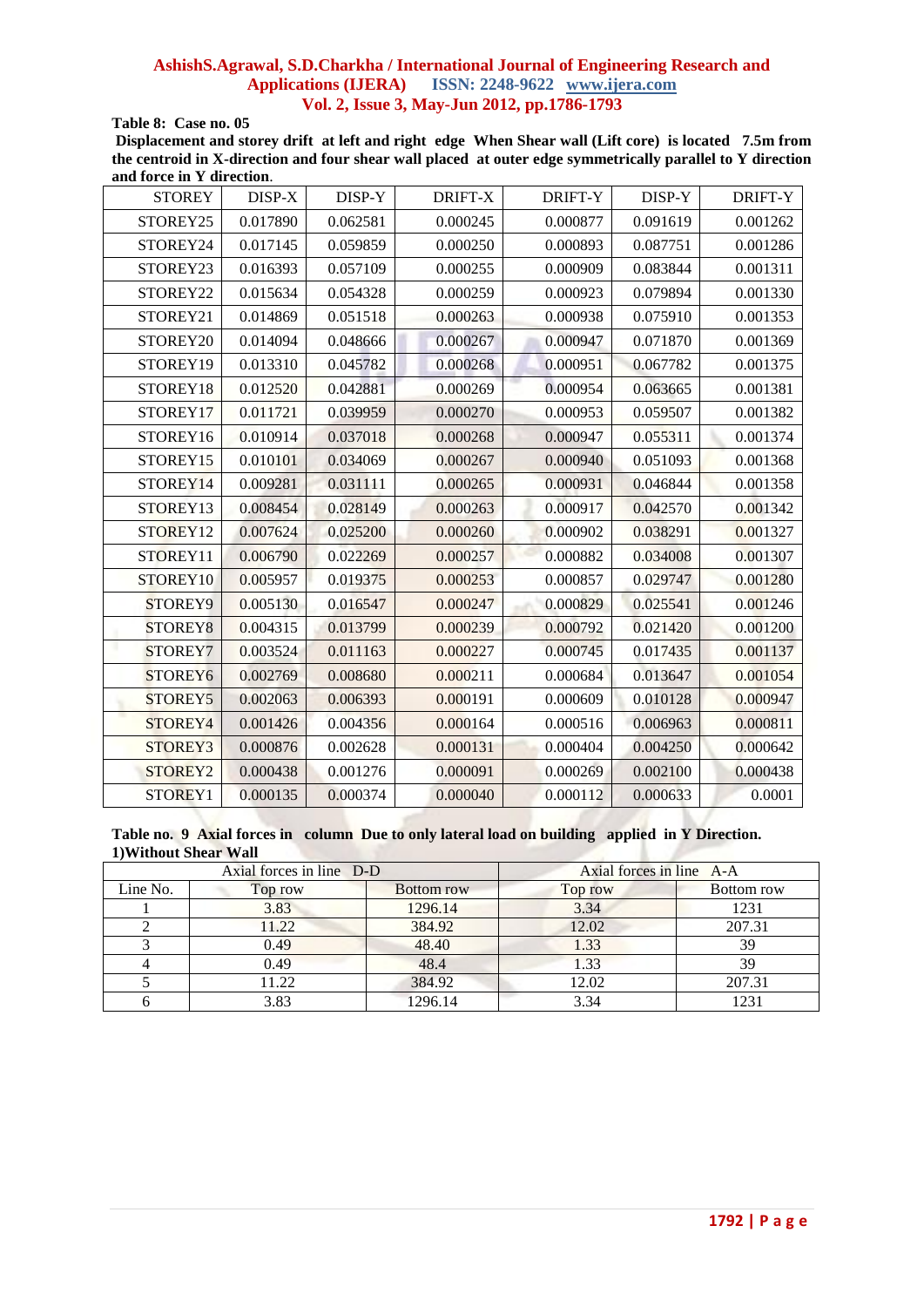# **AshishS.Agrawal, S.D.Charkha / International Journal of Engineering Research and Applications (IJERA) ISSN: 2248-9622 www.ijera.com Vol. 2, Issue 3, May-Jun 2012, pp.1786-1793 2)Shear wall (lift core) placed at centre**

| Axial forces in line D-D |         |            | Axial forces in line A-A |            |
|--------------------------|---------|------------|--------------------------|------------|
| Line No.                 | Top row | Bottom row | Top row                  | Bottom row |
|                          | 11.12   | 910.37     | 16.98                    | 829.60     |
|                          | 24.36   | 764.14     | 8.39                     | 170.78     |
|                          |         |            | 1.11                     | 31.39      |
| 4                        |         |            | 1.11                     | 31.39      |
|                          | 24.36   | 764.14     | 8.39                     | 170.78     |
| 6                        | 111.12  | 910.37     | 16.98                    | 829.60     |

## **3)Shear wall(lift core) placed at centre and four shear wall located at outer edge**

| Axial forces in line D-D |         |                   | Axial forces in line A-A |            |
|--------------------------|---------|-------------------|--------------------------|------------|
| Line No.                 | Top row | <b>Bottom row</b> | Top row                  | Bottom row |
|                          | 11.70   | 638.20            | 47.71                    | 1814.53    |
|                          | 22.66   | 539.38            | 58.08                    | 1585.92    |
| 3                        |         |                   | 12.4                     | 198.68     |
| 4                        |         |                   | 12.4                     | 198.68     |
|                          | 22.66   | 539.38            | 58.08                    | 1585.92    |
| 6                        | 11.70   | 638.20            | 47.71                    | 1814.53    |

# **Conclusion:**

From preliminary investigation reveals that the significant effects on deflection in orthogonal direction by The shifting the shear wall location. Placing Shear wall away from centre of gravity resulted in increase in most of the members forces. It may be observed from tables no 2 and table no 3 that displacement of the building floor at storey 25 has been reduced due to presence of shear wall placed at centre From table no 4 placing of shear wall in y direction the displacement reduces but it displacement not reduces in X direction. When the lift core placed eccentric position it develops displacement in both the direction with application of seismic force in Y direction. From above table it is cleared that drift is increased as height of building increased and reduced for top floor. Table no.09 shows that the column which placed at the edge of the building is heavily axially loaded due to seismic forces. Location of shear wall effects on static and dynamic axial load on the column . The displacement of building is uni-directional and uniform for all the grids in the case of Zero eccentricity for seismic loading. With the increase in eccentricity, the building shows non-uniform movement of right and left edges of roof due to torsion and induces excessive moment and forces in member

# **References:**

- 1. Ashraf, M.,Siddiqi, Z.A.,andJaved, M.A. (2008)."Configuration of a multi-storey building subjected to lateral forces." Asian Journal of civil Engineering (Building and Housing), Vol. 9, No.5 Pages 525-537.
- 2. Anshuman, S.,DipenduBhunia, BhavinRamjiyani (2011)," Solution of shear wall location in Multi-storey building." International Journal of civil and structural Engineering Vol. 2,No.2 Pages 493-506.
- 3. ShrikhandeManish,AgrawalPankaj(2010)."Earthquake Resistant Design of Structures." PHI Learning Private Limited New Delhi.
- 4. Duggal S.K.(2010)."Earthquake Resistant Design of Structures." Oxford university press YMCA library building, Jai Singh road, New Delhi.
- 5. Breau of Indian Standard, IS -1893, Part 1 (2002), "Criteria for Earthquake resistant design of structures." Part 1 General provision and building, New Delhi, India.
- 6. Bureau of Indian Standard, IS- 456 (2000),"Plain and Reinforced Concrete ,code of practice."